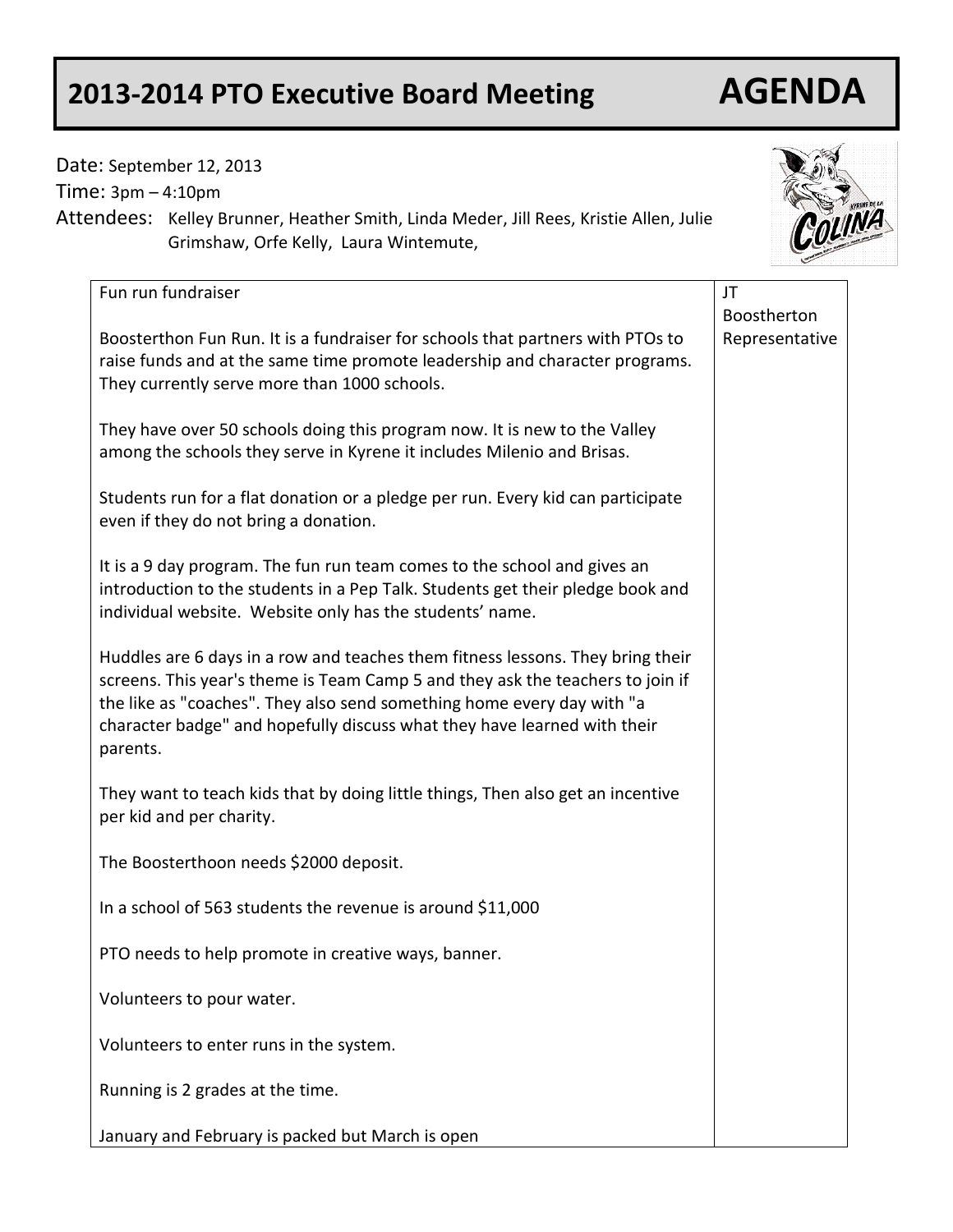| Beautification ideas and library furniture                                                                                                                                     | Kelley Brunner<br>School |
|--------------------------------------------------------------------------------------------------------------------------------------------------------------------------------|--------------------------|
| Kelley is still researching chairs and will inform the board as soon as she has a                                                                                              | Principal                |
| definite number.                                                                                                                                                               |                          |
|                                                                                                                                                                                |                          |
| Jill said she talked to the Mural Painter and that she'll come to the school and                                                                                               |                          |
| discuss scope and quotes.                                                                                                                                                      |                          |
| 5th Grade promotion party                                                                                                                                                      | <b>Jill Rees</b>         |
|                                                                                                                                                                                | President                |
| Jill Rees said that Mr. Sykes sent her an e mail requesting that PTO includes                                                                                                  |                          |
| \$450 for 5th grade end of the year party.                                                                                                                                     |                          |
| Orfe Kelly motions to approve inclusion of \$450 in the budged for 5th grade                                                                                                   |                          |
| party                                                                                                                                                                          |                          |
| Kristie Allen seconds                                                                                                                                                          |                          |
| Motion passed                                                                                                                                                                  |                          |
|                                                                                                                                                                                |                          |
| <b>July Financial Report</b>                                                                                                                                                   | Julie Grimshaw           |
|                                                                                                                                                                                | Treasurer                |
| Julie Grimshaw presented the Financial Report and current budget to the                                                                                                        |                          |
| Executive Board.                                                                                                                                                               |                          |
|                                                                                                                                                                                |                          |
| <b>Committee Guidelines</b>                                                                                                                                                    | Orfe Kelly               |
|                                                                                                                                                                                | Secretary                |
| Orfe Kelly presented the following guidelines that need to be shared with                                                                                                      |                          |
| committee chairs:                                                                                                                                                              |                          |
|                                                                                                                                                                                |                          |
| 1. Plans.                                                                                                                                                                      |                          |
| Our PTO believes that committee chairs should have the opportunity to be creative                                                                                              |                          |
| and innovate in the different committees they chair. However, per bylaws it is required                                                                                        |                          |
| that committee chairs present their plan at an Executive Board Meeting. This should                                                                                            |                          |
| take no more than 15 minutes of your time but will ensure that you get the adequate                                                                                            |                          |
| support from the Board and the school. Also, it will make sure that the plans are<br>consistent with school policies and PTO objectives. The Secretary of the Board will       |                          |
| contact you to remind you of the meeting.                                                                                                                                      |                          |
|                                                                                                                                                                                |                          |
| If you are unable to attend a meeting, please contact the PTO Vice-President with the                                                                                          |                          |
| corresponding information and he/she will present it at the meeting for you.                                                                                                   |                          |
| 2. Budget                                                                                                                                                                      |                          |
|                                                                                                                                                                                |                          |
| Colina PTO sponsors a great amount of events and programs. It is imperative that all                                                                                           |                          |
| committees stick to their allotted budgets.                                                                                                                                    |                          |
|                                                                                                                                                                                |                          |
| We understand that occasionally there will be a need to purchase something that will<br>need a budget increase. If you believe that there is a possibility that you'll go over |                          |
| budget please send an e mail to the Vice-President and he/she'll present it to the                                                                                             |                          |
| board for approval.                                                                                                                                                            |                          |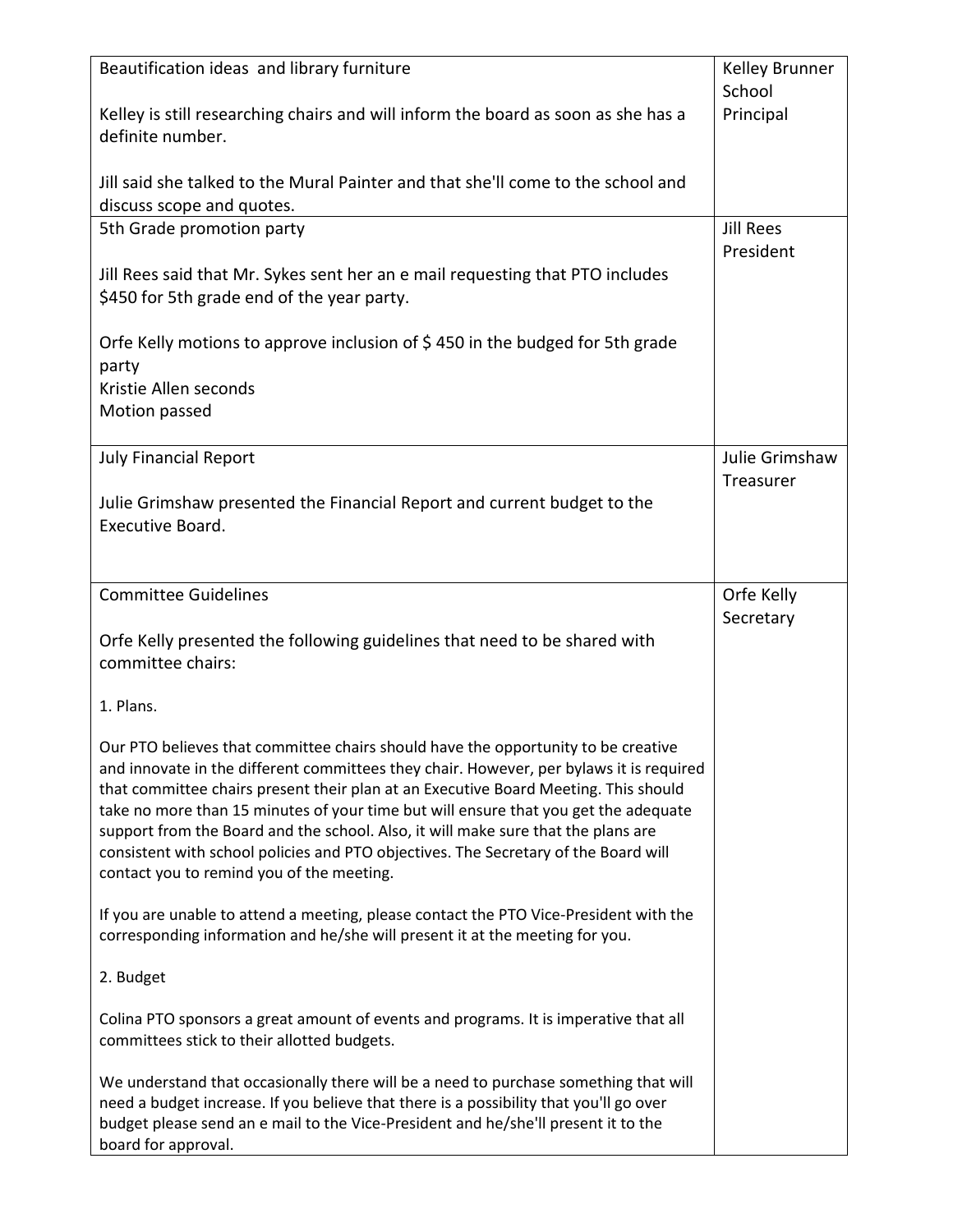### 3. Copies

Colina PTO has an account with the UPS store located at 3145 E. Chandler Blvd, Phoenix, AZ 85048. You can send your flyers after being approved by the PTO President and Principal to store3800@theupsstore.com Please note that PTO only pays for black and white copies. You can order them delivered in sets of 25 to make it easier to distribute.

## 4. Flyer Distribution.

Each committee chair is in charge of flyer distributions for their own committee. Please bring flyers to school and request the front office for number of kids per classroom. Sign in the office according to office procedures and go to teachers cubbies area. Leave number of flyers corresponding to number of kids in each classroom cubbies.

Julie Grimshaw said that she doesn't agree with the current system as committee chairs go over budget.

Jill Rees replied that committee chairs consistently come under budget and proof of that is the fact that it is the Kyrene school with more money.

Julie said that her issue is the fact that at some point the chair spends more than the allotted amount.

Orfe Kelly explained that committee chairs take in consideration when planning an event not only the PTO allotted budget but also contributions from vendors at events and sales of miscellaneous items.

Julie said that then we should increase the budget accordingly for that event. Orfe mentioned that she worried that if you give more money to the committees it reduces the incentive to negotiate with vendors to contribute towards the event.

One particular event that is difficult to predict is the Basket Auction as they need to invest some money in prizes and other raffle items in order to make more money. The Basket Auction decides closer to the time what is popular and invests in those items.

Julie mentions that we need to give them an amount and if they need more then they can come and ask for it to the Board.

Due to time restrictions the Board decided to work on this item and bring ideas to the future meeting.

Items not included in the Budget. Julie says that she is concerned by the fact that at the moment we do not have an item in the budget associated with the expenses of Jamba Juice and Box Tops. Jill Rees mentioned that this items always comes out from the profit of the committees. Julie request that we include in the budget \$100 for supplies for the Box tops Julie Grimshaw **Treasurer**